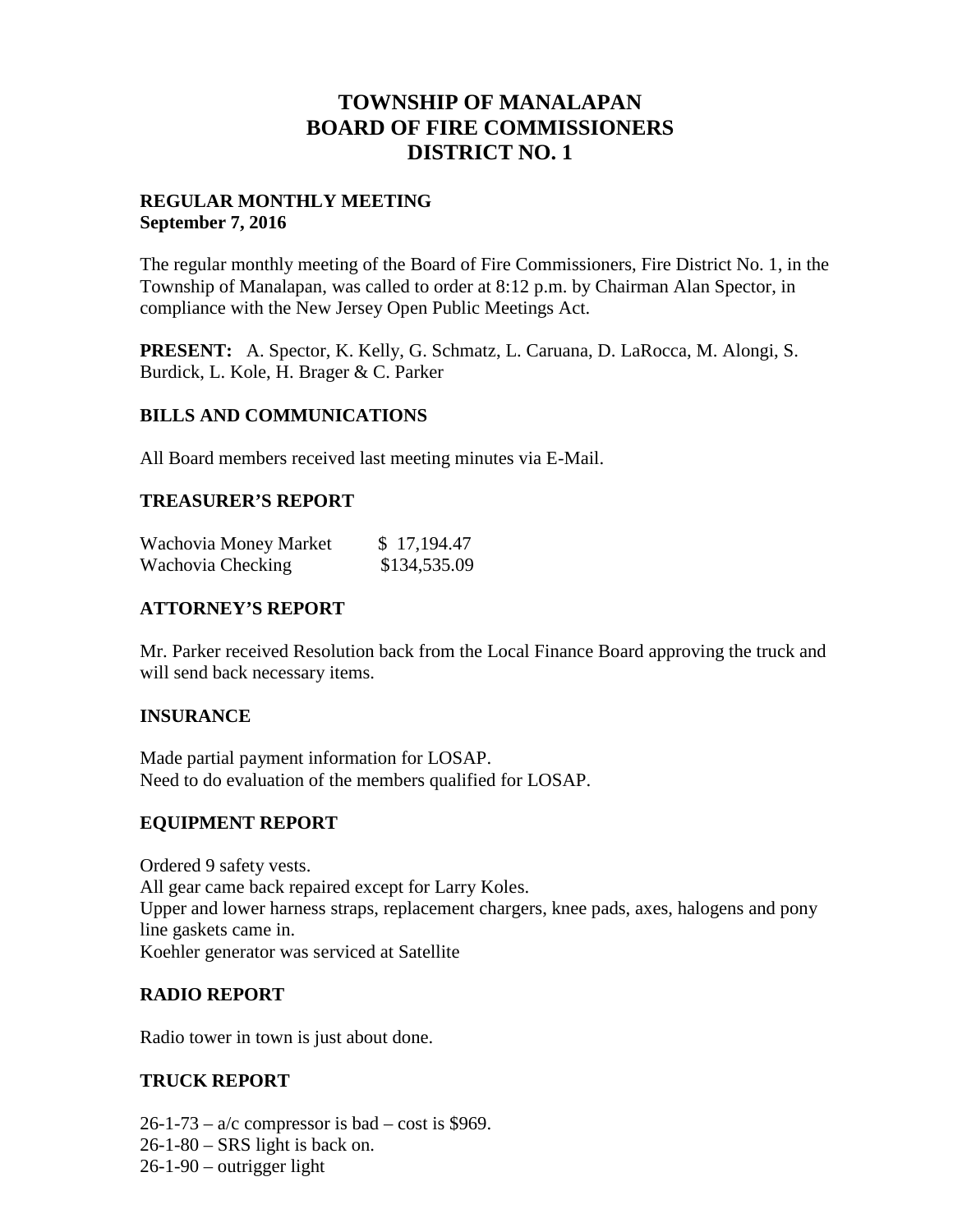### **CHIEF'S REPORT**

Mike Alongi asked about status on generator that is out for repair, 80's headlights, rehab trailer jack and golf cart. Members have been going for physicals. Rob DiTota would like an auto start for his new vehicle. Two members would like to take a PHTLS class at a cost of \$200 each.

# **ASSOCIATION REPORT**

The Open House is scheduled for October  $15<sup>th</sup>$  from 11:00 am to 2:00 pm.

# **TRUSTEES' REPORT**

No report.

# **OLD BUSINESS**

See attached.

#### **NEW BUSINESS**

Commissioner Kelly made a motion to pay all vouchers; this was seconded by Commissioner LaRocca. All voted aye.

Commissioner Kelly made a motion not to exceed \$1,000 to purchase fire prevention items; this was seconded by Commissioner Schmatz. All voted aye.

Commissioner Schmatz made a motion for \$800 for 2 members to attend a PHTLS class; this was seconded by Commissioner Kelly. All voted aye.

Commissioner Kelly made a motion to change the insurance to a Joint Insurance Fund; this was seconded by Commissioner LaRocca. All voted aye.

Meeting opened to the public at 8:57 P.M.

A motion was made by Commissioner Spector to adjourn; it was seconded by Commissioner Kelly and all voted aye.

Meeting adjourned at 8:59 P.M.

Respectfully submitted, Kenneth Kelly, Clerk